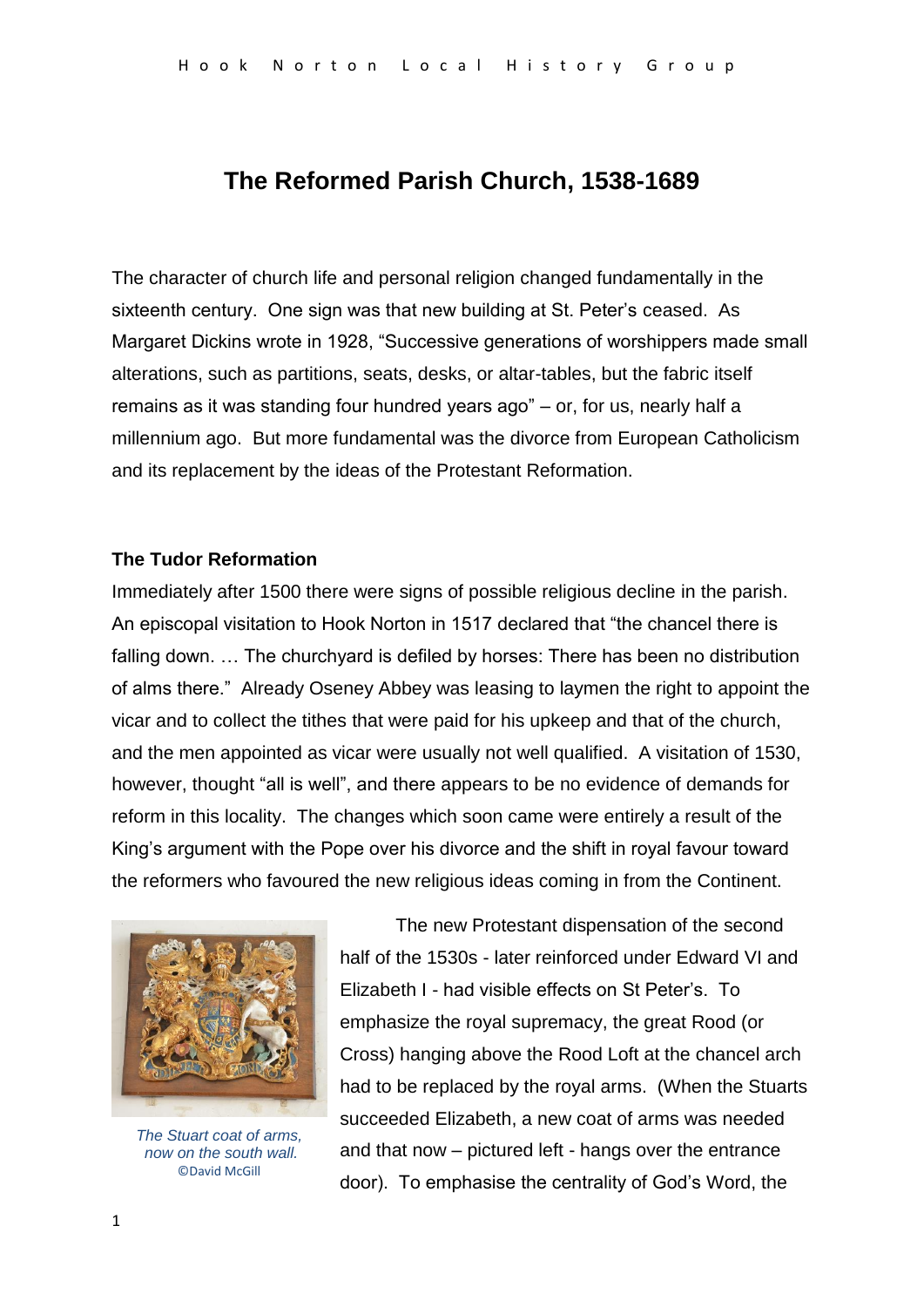wall paintings had to be covered with whitewash because they distracted the congregation's attention from the Scriptures; worse still, they encouraged simple folk to pray to saints and other intermediaries instead of directly to the Lord. To remove formal barriers between the priesthood and ordinary believers, the stone altars had to be broken up and replaced by a wooden table, which was often moved out of the chancel and in front of the rood screen. The silver chalice traditionally used here in Mass was melted down in 1572 and recast as a "decent communion cup", since the consecrated wine was now taken by the communicants rather than just the priest. The silver lid of the cup was used for the ministration of the bread; both cup and chalice are still in use.

The dissolution of Oseney Abbey had little obvious immediate impact on the Hook Norton church. The abbey's property was shared by the Crown and the Bishopric of Oxford, which was created in 1542; unlike most church property, which went to the King and then on to laymen, the ecclesiastical manor of Hook Norton remained in Church hands. St. Peter's did lose to the Crown some lands which produced an income of six shillings and eight pence a year to pay for the saying of a yearly Mass for some departed soul, but such chantries were thought spiritually worthless by the reformers because human effort could not reduce divine punishment in the afterlife. Far more serious for the parish was the problem in securing decent clergymen under the new dispensation.

#### **Hooky's Lay Patrons**

Under Oseney the parish had been in the hands of the abbey's representative or "vicar", and the abbey had the right to appoint him, though increasingly they leased that right to laymen. After 1538 that right passed to the holder of the lease to the Abbey's manor, who was John Croker and his heirs. They also received the tithes - or one-tenth of all



*The memorial portion of the Croker Stone, 1568* © David McGill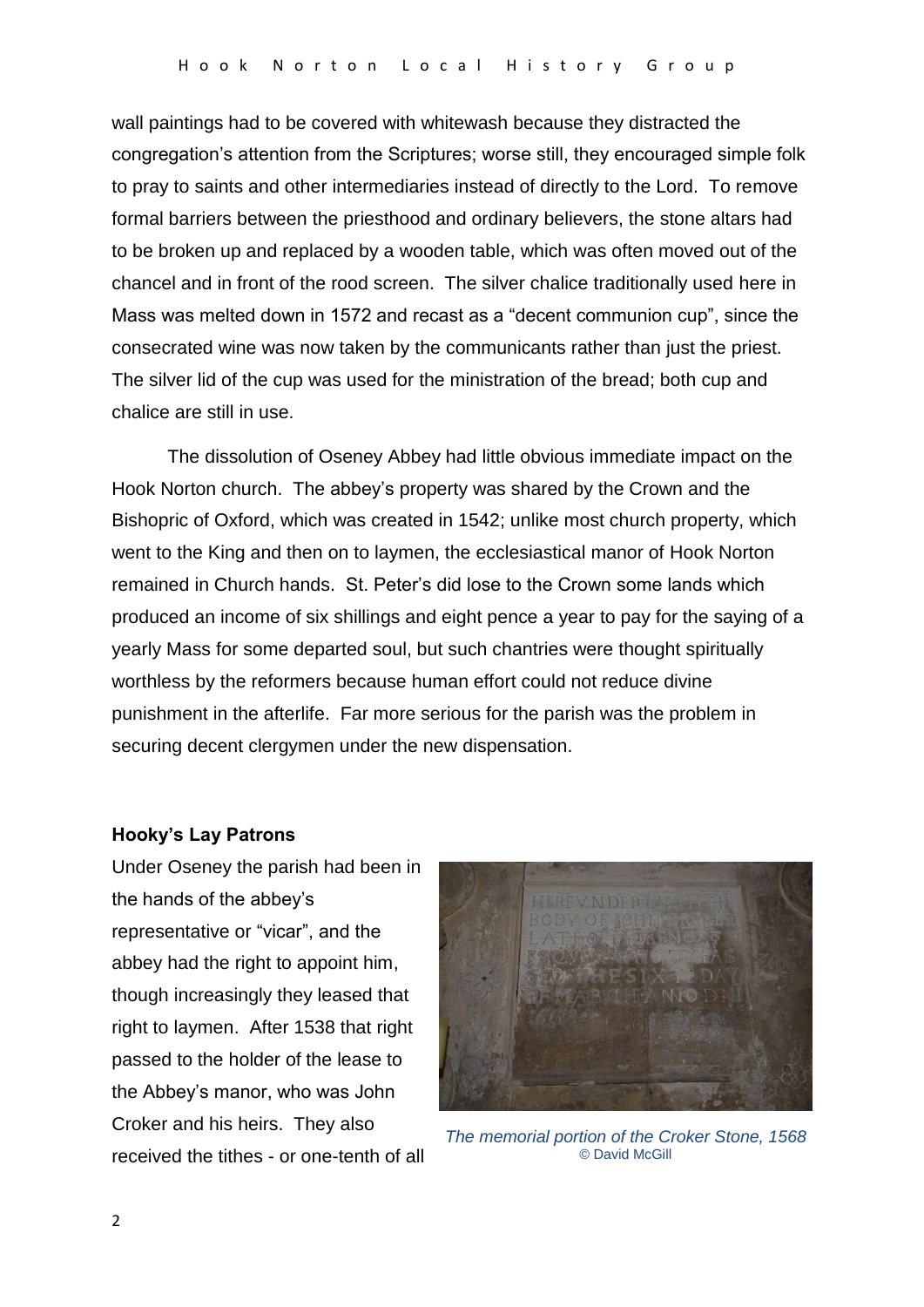produce paid by the people - intended to pay the vicar. As Patrons, the Crokers stood high in the local church. In memory of that first John Croker the most



*Low-side Window* ©David McGill

impressive memorial in the church was erected in the north transept, and apparently several of the family "lye buried in a vault" near the memorial. They must have helped finance the changes to the church, notably the purchase of bells, including the oldest known, which are dated 1599 and 1600. It was possibly the Crokers who had the "low side" window inserted in the south chancel wall; the outline is visible only from the outside but appears to date from the period 1560-1640. As Patrons, they were allowed to sit in a privileged position within the chancel during service and they wanted more daylight on their seats. That would indicate that at the time the altar lay within the chancel.<sup>1</sup>

Yet the Crokers also used their position to deprive Hook Norton of a proper Vicar. In a 1597 law case the second John Croker declared in court that, during the sixty years his family had held the lease, the vicar of Hook Norton had never been a proper Incumbent, holding the office in his own right and enjoying the full tithes; those appointed had been stipendiary ministers or curates employed by the Crokers. In other words, the Crokers took the income and paid stand-in priests at cut rates, allowing them part of the tithes. One elderly resident called as a witness said she never knew "since the plucking down of the abbey any vicar of Hooknorton but only the cure thereof served by such as those who were hired" by the Crokers. Those appointed were not always of the highest moral standard; apparently one hired vicar lost in a dice game the part of his share of the tithes that were raised in Southrop, the area south of the village stream!<sup>2</sup>

The deprived state of the Church as a whole was a major source of grievance in the country by the 1630s. As the historian Christopher Hill spelled out many

**.** 

<sup>1</sup> Dickins, *Hook Norton*, 107-108; quotation, 118.

<sup>2</sup> Dickins, *Hook Norton*, 165-68.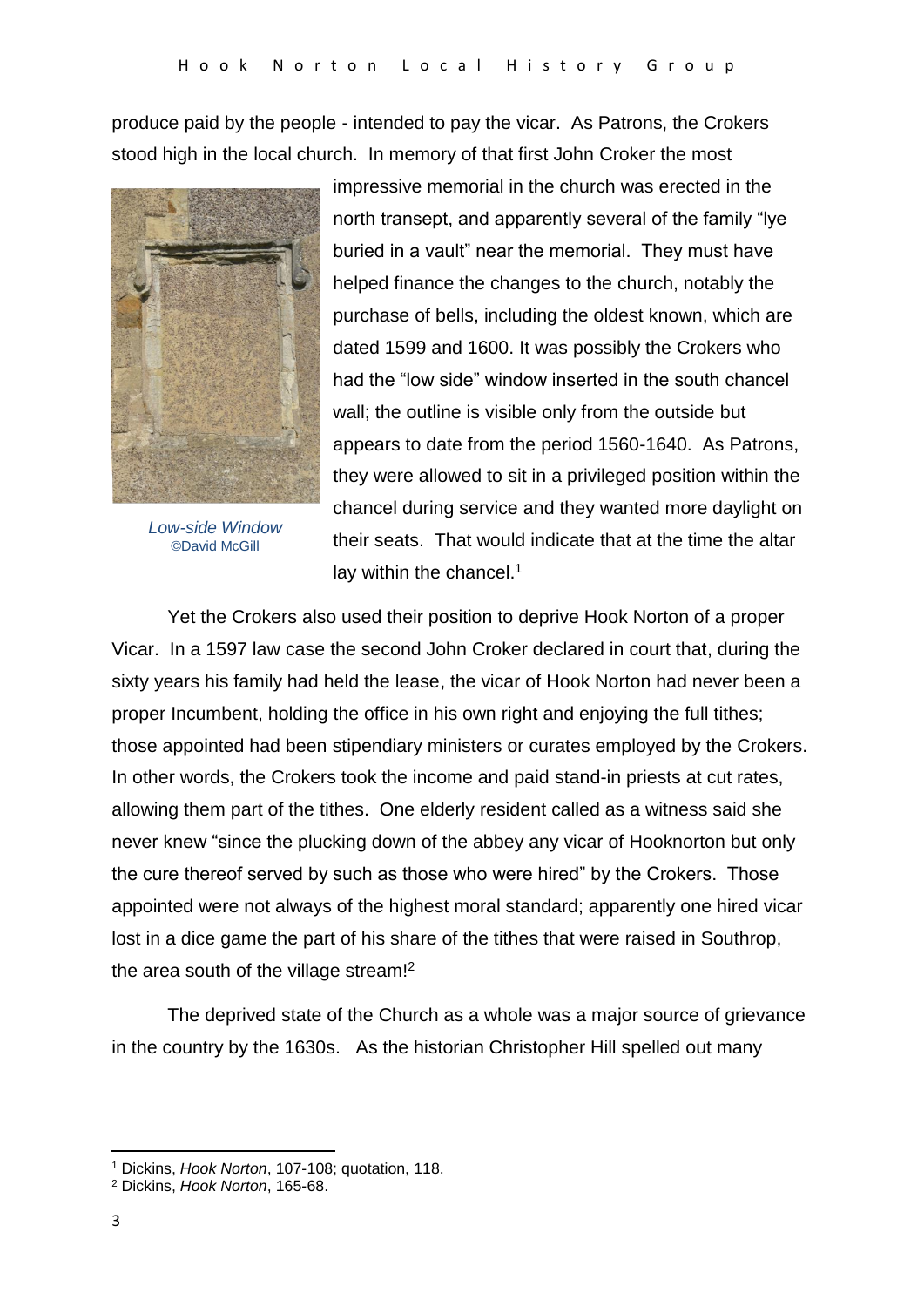years ago,<sup>3</sup> the Reformation had first put the Church into the Crown's hands but then the monarchy, eager to win political support or to finance war out of capital rather than taxation, had granted away and sold much its church property to the landed gentry and aristocracy. In the process the right to appoint clergymen and receive tithes had been privatised. Many like the Crokers used the Church's resources for their own financial advantage, much to the chagrin of Puritans who wished to bring good preaching to every church in the land. But there were also many Godly laymen who used their control to appoint and pay decent clergymen, many of them of a reforming tendency, and these private, local initiatives made possible the great expansion of Puritanism under James I.

This situation aggrieved Charles I and his chief ecclesiastical adviser, William Laud, whom the king made Bishop of London and then Archbishop of Canterbury. Given that the pulpit was the main means whereby government and hierarchy could communicate with their subjects, the king and Laud had good reason to blame the constant political opposition expressed in Parliament on the breakdown of the state church and the passing of control into lay hands. Laud wished to re-establish the power of the Church's hierarchy, re-empower ecclesiastical courts, turn back the Puritan tide, and reintroduce traditional practices and ritual; in particular, he wished to regain control of parish churches and give them priests he approved of. It may be that when the Crokers at last appointed an Incumbent to the Living of Hook Norton in 1638, they did so because continuing favour at court depended on supporting the king's favoured ecclesiastical policy.

#### **The Puritan Revolution**

Such policies were widely suspected as designed to reverse the Reformation, and that suspicion fired the opposition to the Crown that was expressed in the Long Parliament in 1640-1642. The ecclesiastical powers Laud had used to enforce his will were abolished and Laud himself imprisoned. In Hook Norton the Crokers were clearly aligned with the Court but popular sentiment was with the parliamentary

**.** 

<sup>3</sup> Christopher Hill, *The Economic Problems of the Church: from Archbishop Whitgift to the Long Parliament* (Oxford: Clarendon Press, 1956).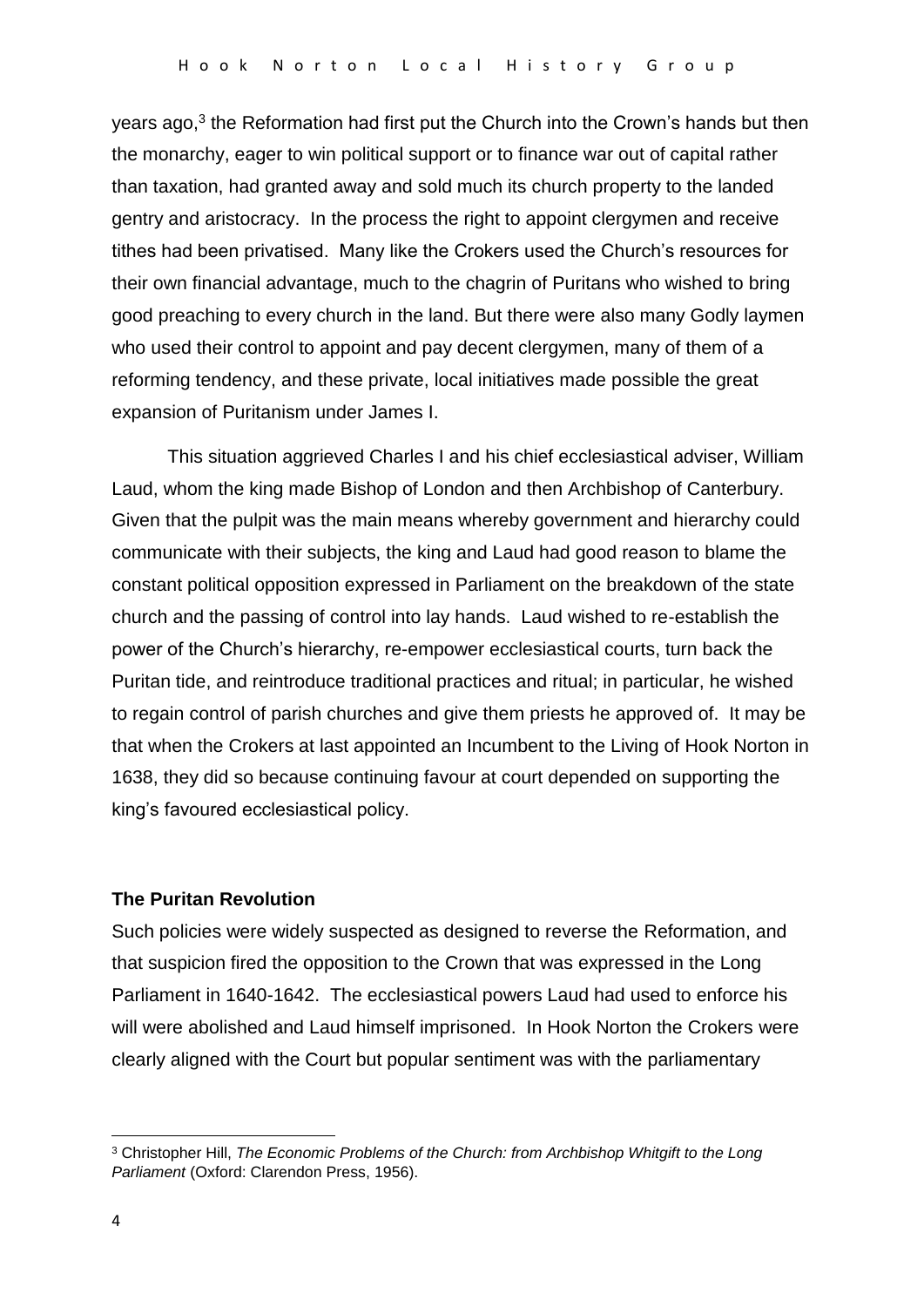opposition, and virtually all adult males in Hook Norton took the oath it requested swearing to support the Protestant religion in January 1642.

This division helped to produce the Great Civil War, though its impact on religion in Hook Norton is far from clear. Initially the Crokers used their military strength to keep the parish in Royalist (and presumably Laudian) hands, but military reversals put the Roundheads and Puritans in the ascendancy locally by 1644. In this period the Baptists established themselves in Hook Norton, but it is not clear who controlled St Peter's. By 1645 the bishops had been abolished, Laud beheaded, the Anglican Prayer Book banned, and Parliament was trying to find ways of pressing the work of religious reformation through the land. In Hook Norton by



*The rood screen and rood loft survived the Reformation and Puritan Revolution in Hook Norton, though the rood (or cross) itself was removed. After the Restoration in 1660 the royal coat of arms was restored and the nave was filled with private box pews.*

From a watercolour by George Clarke of Scaldwell, 1840, in Alfred Beesley's extra illustrated copy of his *History of Banbury*, vol. 6, page 126.

© Oxfordshire County Council Photographic Archive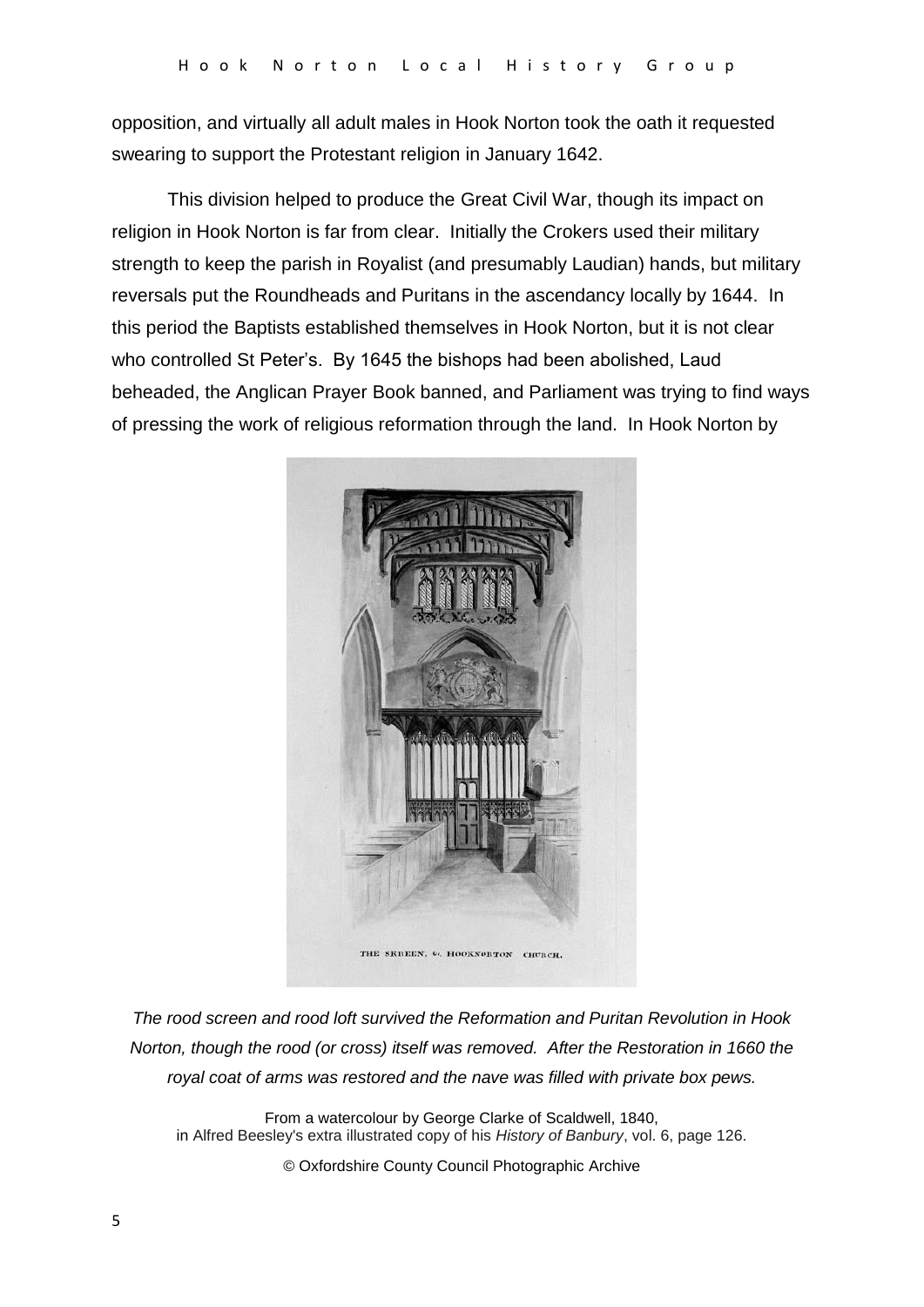1651 the Vicar's title was changed to Minister, a term better liked by Puritans; it continued to be used for several decades. Under the Commonwealth and Protectorate the state church did not endeavour to produce uniformity as it allowed freedom of worship for all those "of tender conscience" who wished to gather in their own congregations, as long as they did not use Popish ritual or the Anglican Prayer Book. But throughout the Rood Screen and Loft continued to isolate the chancel from the nave, though that made little difference if the altar stood in front of the Rood Screen.

With the restoration of the monarchy in 1660, the Church of England was restored as the official state church, complete with its bishops and Prayer Book. It was valued for its contribution to political and social stability, but that was produced by making the church subordinate to its lay patrons. Attempts were made to eradicate the Dissenters who had appeared since 1640, but their numbers tended to increase in the parish. The Bishop of Oxford, John Fell, blamed their growth on the inadequacy of the local curate and in 1682 he replaced him with his own protégé. The next year the church was reported as needing "the pulpett, seates, pavement, and glass windows" to be repaired and rebuilt.<sup>4</sup>

Quite what works were done in St Peter's at that time is not clear, but in this period the appearance of the interior of the church changed with the introduction of private pews. According to Miss Dickins, "the richer people had large, square pews, some of them shut in with curtains against the draught of an unwarmed church"; the pews varied greatly in height and size, according to their occupants' rank.<sup>5</sup> The period of turmoil had resulted in a reaction that respected social rank and authority and created a Church of England marked by bland conservatism. The years before 1660 were now remembered as a warning against the excesses of religious enthusiasm, and some peace was brought by conceding freedom of worship, though not religious equality, to Protestant dissenters in 1689.

### **© Donald Ratcliffe**

1

<sup>4</sup> May Clapinson, ed., *Bishop Fell and Nonconformity*, Oxfordshire Record Society, vol. 52 91980), xxviii, 38-39.

<sup>5</sup> Dickins, *Hook Norton*, 118.